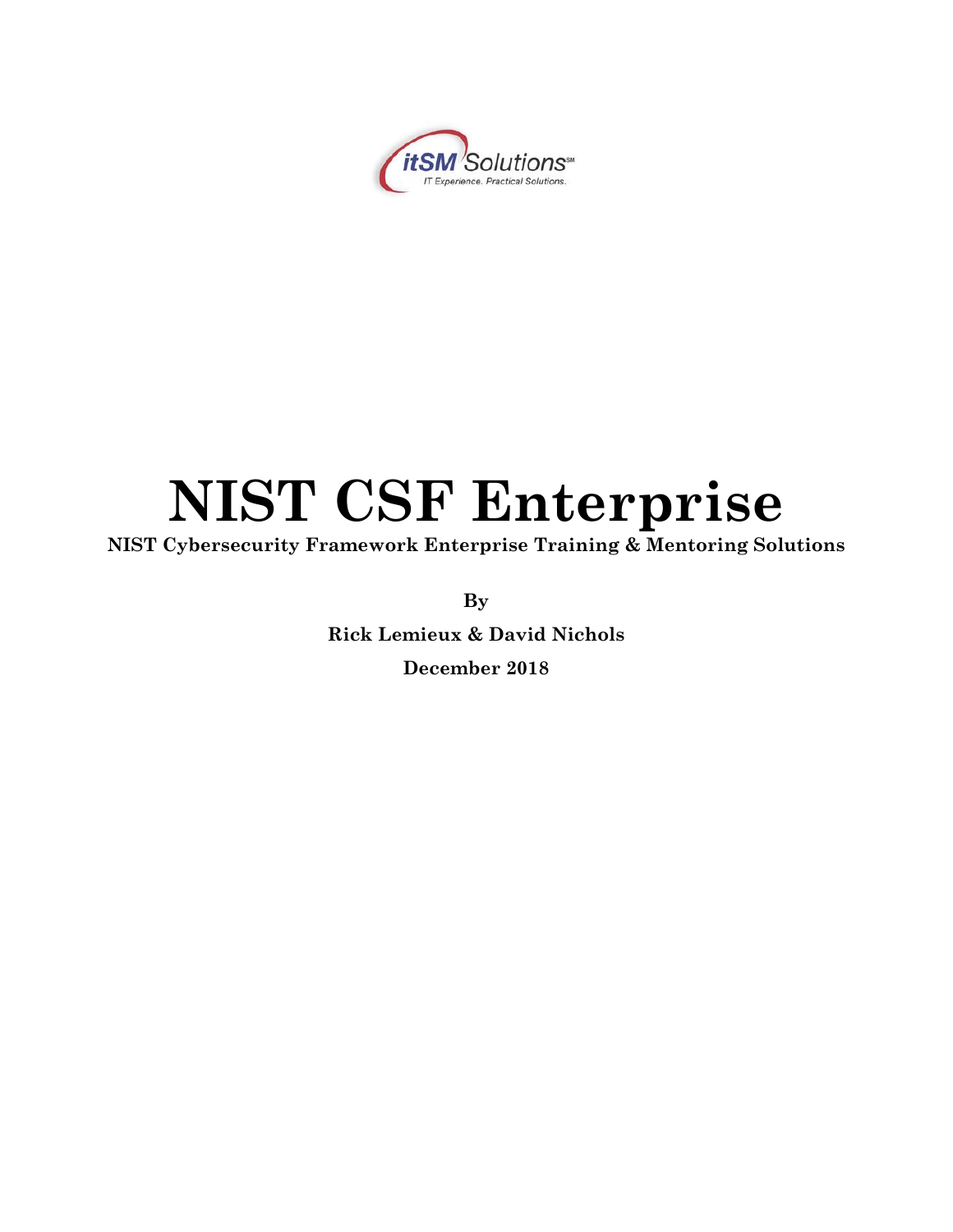## *Copyright and Trademark Notice*

Copyright © 2018 itSM Publishing. itSM Solutions® is a Registered Trademark of itSM Solutions LLC. ITIL ® is a Registered Trademark, and a Registered Community Trademark of the Axelos, and is registered in the U.S. Patent and Trademark Office and is used here by itSM Solutions LLC under license from and with the permission of Axelos (Trademark License No. 0002). Other product names mentioned in this guide may be trademarks or registered trademarks of their respective companies.

## *Notice of Rights / Restricted Rights Legend*

All rights reserved. No title or ownership of this document, any portion thereof, or its contents is transferred. No part of this document may be reproduced, stored in a retrieval system, or transmitted in any form or by any means, electronic, mechanical, photocopying, recording, or otherwise without the prior written permission of itSM Solutions LLC. Reproduction prohibitions do not apply to this document when reproduced for noncommercial use, or to excerpts or quotes for use in reviews or attributed quotes in other works of any type as allowed for in copyright law. For additional information, please contact:

itSM Solutions LLC 742 Mink Ave #135 Murrells Inlet South Carolina, 29576 401-480-5872 Web http://www.itsmsolutions.com

## *Notice of Liability*

This guide is distributed "As Is," without warranty of any kind, either express or implied, respecting the content of this guide, including but not limited to implied warranties for the guide's quality, performance, merchantability, or fitness for any particular purpose. Neither the authors, nor itSM Solutions LLC, its dealers or distributors shall be liable with respect to any liability, loss or damage caused or alleged to have been caused directly or indirectly by the contents of this whitepaper.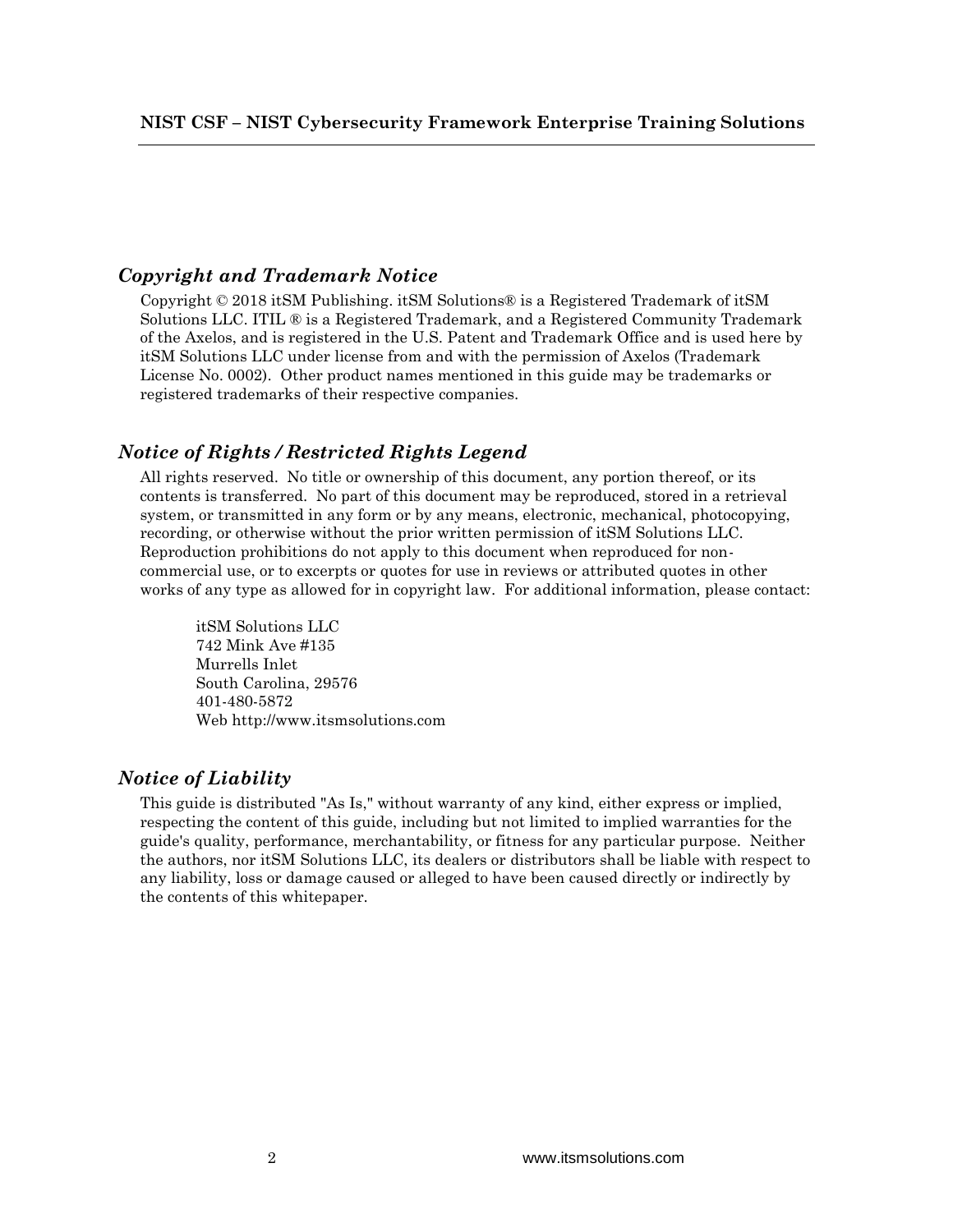## *NIST CSF Enterprise*

Three things are certain in today's business world: first, **digital services** are now at the center of all businesses; second, business is a moving target and third businesses are under attack from those trying to steal the critical information companies rely on for daily business operations and revenue generation.

The demand for a proactive, collaborative and balanced approach for managing, securing and improving digital services across stakeholders, supply chains, functions, markets, and geographies has never been greater.

To support this new digital service business model, enterprises must train its IT workforce with the best practice knowledge, skills and capabilities to stabilize, optimize, secure and improve an enterprise digital service portfolio.

## *NIST CSF Frameworks & Methods*

Today, due to the ever-changing threat landscape created by Mobile Computing, Cloud, the Internet of Things (IoT) and a very sophisticated network of threat actors (i.e., the bad guys) **enterprises need to operationalize the IT and NIST Cybersecurity management frameworks and methods** necessary to identify, protect, detect, respond and recover from daily cyber-attacks. NIST CSF enterprise frameworks and methods include:

**NIST Cyber Security Framework** provides guidance and training's on how enterprises can proactively manage and improve its cybersecurity risk by operationalizing the controls (Center for Internet Security) and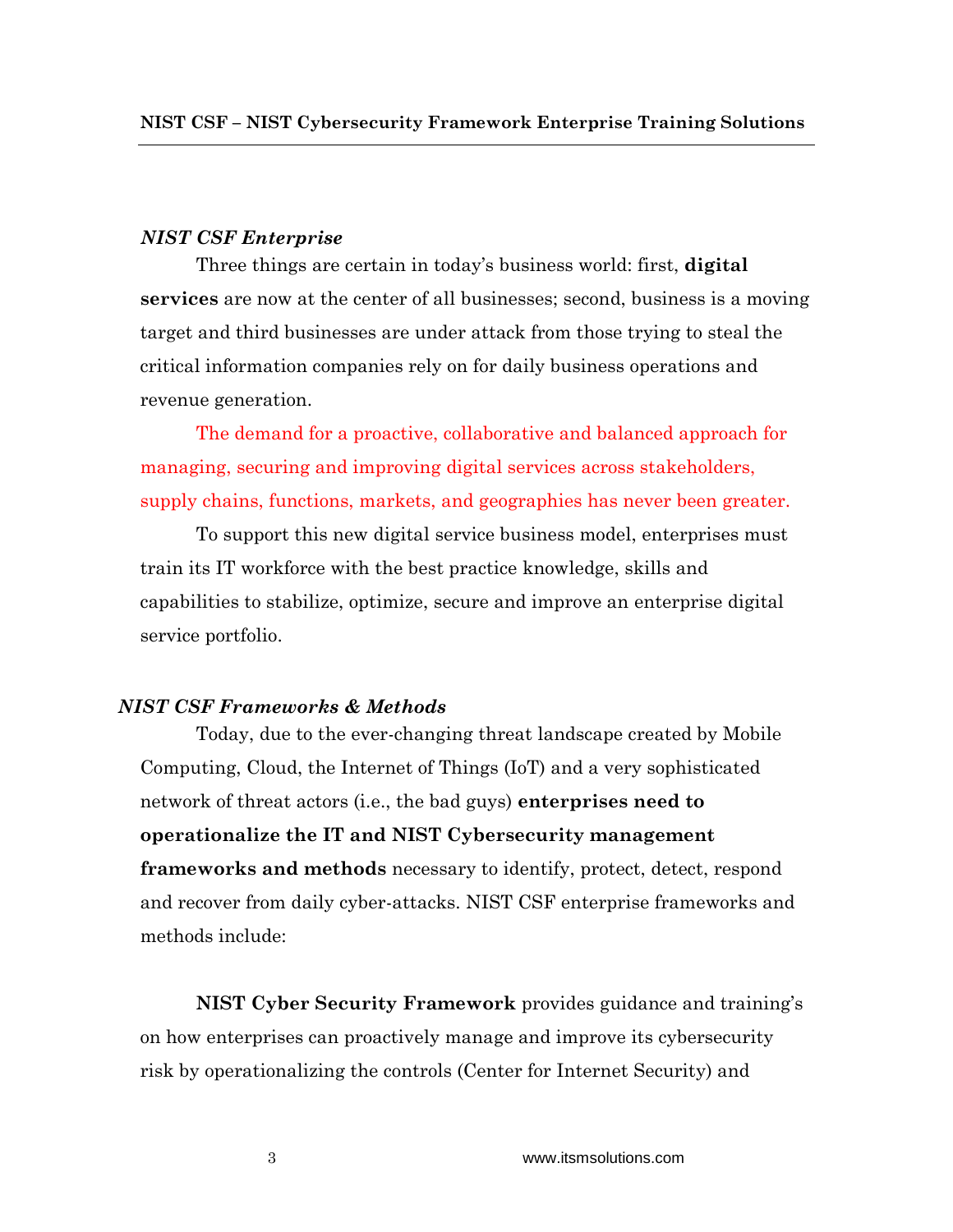management systems (ISO 27001, NIST 800-53 etc.) outlined in the framework.

**NICE Cybersecurity Workforce Framework** provides guidance and training's on how enterprises can proactively manage and improve its IT and Cybersecurity workforce by following the guidance outlined in the framework.

**RESILIA™ Cyber Resilience Framework** provides guidance and training's on how digital enterprises can proactively manage and improve a cyber service portfolio in terms of business resiliency and recovery.

**ITIL® Service Management Framework** provides guidance and training's on how digital enterprises can proactively manage and improve a cyber service portfolio in terms of agility, development, operations, cost, quality and compliance.

**COBIT Governance Framework** provides guidance and training's on how digital enterprises can proactively manage and improve a cyber service portfolio in terms of risk policies and controls.

**ISO/IEC 20000 Service Management Framework** provides guidance and training's for service provider to plan, establish, implement, operate, monitor, review, maintain and improve a Service Management System (SMS). The requirements include the design, transition, delivery and improvement of services to fulfill agreed service requirements.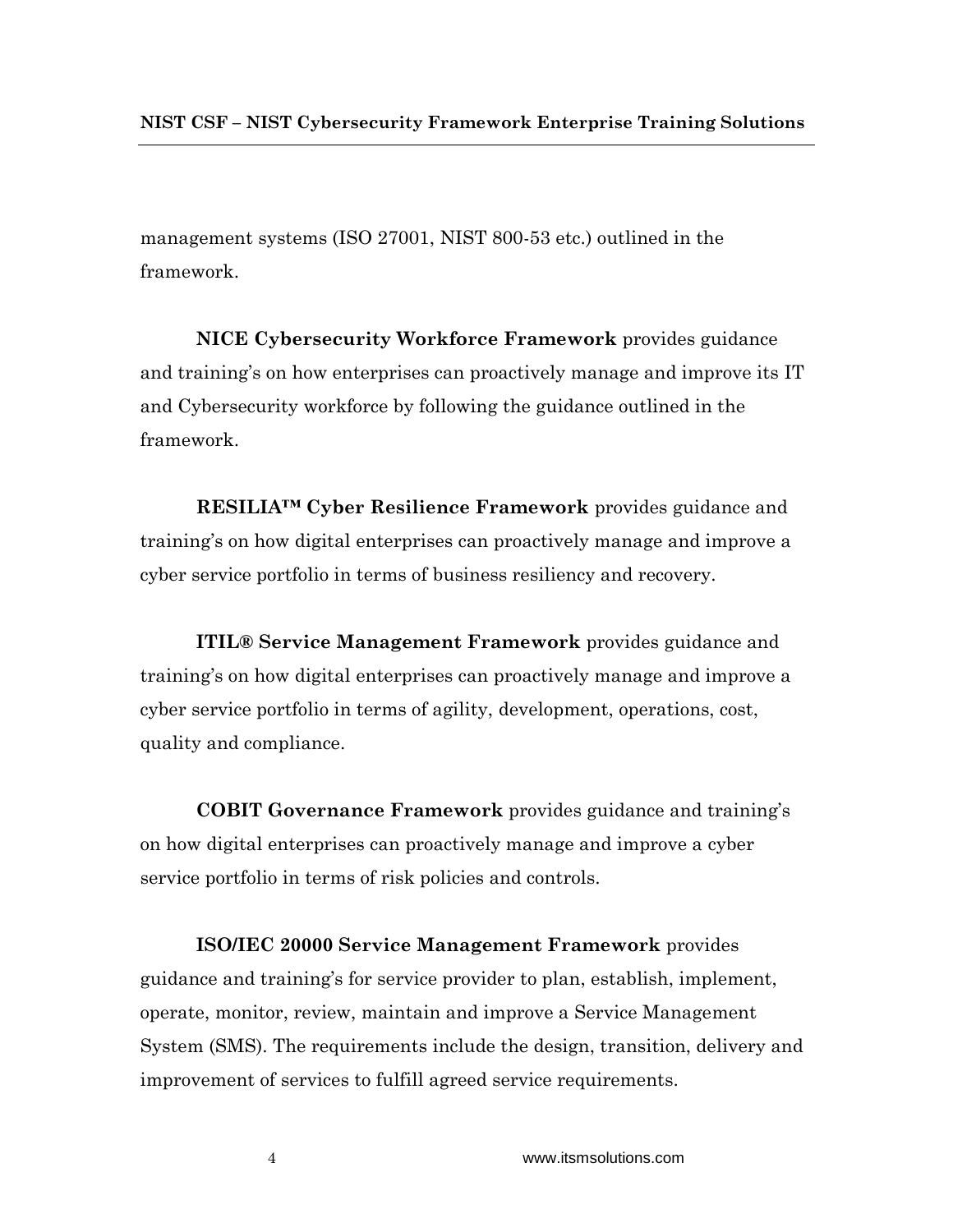**Digital Enterprise Readiness Framework** provides guidance and training's on how digital enterprises can manage and improve a cyber business in terms of operational sustainability, organizational agility, strategic agility, and operating within a disruptive culture.

**Cloud Security Alliance Framework** provides guidance on how digital enterprises can adopt the cloud paradigm safely and securely.

**DEVSECOPS Framework** provides guidance and trainings on how to automate the processes between software development and IT teams, in order that they can build, test, and release secure software faster and more reliably.

**FAIR Value at Risk (VaR) Framework** provides guidance and trainings on a best practice approach to measure, manage and report on information risk from the business perspective.

**Software & Application Testing Methodology** provides guidance and training's on how digital enterprises can make software systems and applications safer regardless of their operating environment (web, IoT, Cloud)

**PMI PMBOK Framework & PRINCE 2® Project Management**  provide guidance and training's on how digital enterprises can improve the success of its cyber service projects by using knowledge and techniques that result in desired business outcomes.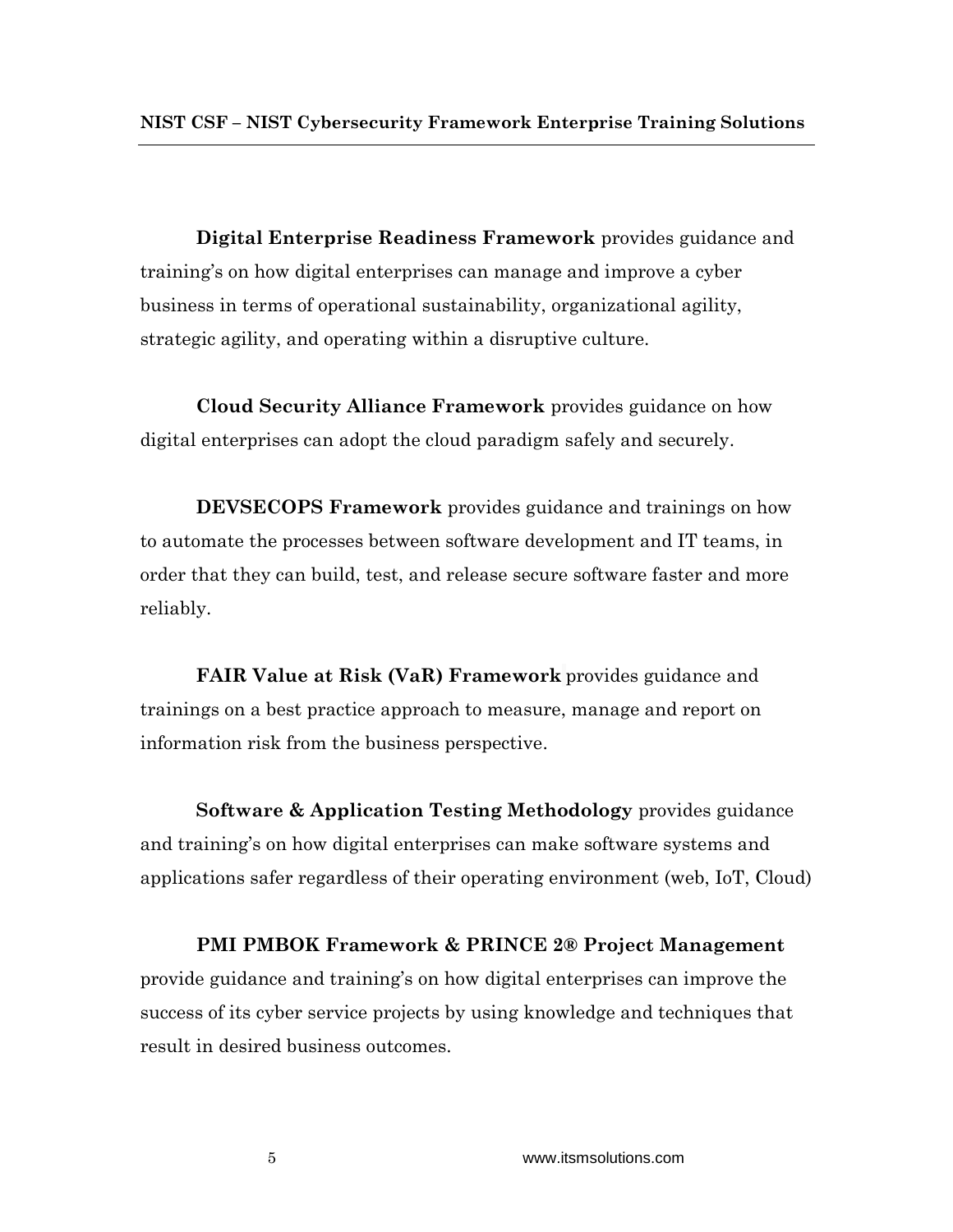## *NIST CSF Enterprise Training & Mentoring Catalog*

NIST CSF training and mentoring programs are designed to teach the knowledge, skills and abilities to help enterprises operationalize the frameworks and methods necessary to identify, protect, detect, respond and recover from daily cyber-attacks. Training programs include:

| <b>NISTCSF Enterprise Digital Service Management Training</b> |                                 |                             | <b>NISTCSF Enterprise IT &amp; Development Training</b> |                         |                         | <b>NISTCSF Business Skills Training</b> |                                          |                                          |
|---------------------------------------------------------------|---------------------------------|-----------------------------|---------------------------------------------------------|-------------------------|-------------------------|-----------------------------------------|------------------------------------------|------------------------------------------|
| <b>IT Service</b><br>Management                               | <b>IT Project</b><br>Management | Cybersecurity<br>Management | <b>IT Cloud</b><br>Management                           | Software<br>Programming | IT<br><b>Networking</b> | <b>Information Security</b>             | <b>Microsoft Office</b><br><b>Skills</b> | <b>General Business</b><br><b>Skills</b> |
| 27 Courses                                                    | <b>17 Courses</b>               | <b>15 Courses</b>           | <b>11 Courses</b>                                       | <b>24 Courses</b>       | <b>45 Courses</b>       | <b>30 Courses</b>                       | <b>68 Courses</b>                        | <b>31 Courses</b>                        |
| <b>ITILV3</b>                                                 | PMI                             | NIST CSF                    | <b>AZURE</b>                                            | $C+$                    | Microsoft               | ISC <sub>2</sub>                        | O365 END USER                            | <b>HR</b>                                |
| <b>ITILV4</b>                                                 | PRINCE2                         | NIST 800-171                | AWS                                                     | $C++$                   | Cisco                   | <b>ISACA</b>                            | 0365 ADMIN                               | LEGAL                                    |
| RESILIA                                                       | AGILE                           | COBIT                       | <b>COMPTIA</b>                                          | <b>JAVA</b>             | <b>COMPTIA</b>          | COMPTIA                                 | 0365 SHAREPOINT                          | <b>ACCOUNTING</b>                        |
| <b>COBIT</b>                                                  | <b>SCRUM</b>                    | ISO27001                    | SHAREPOINT                                              | PYTHON                  | VMware                  | MILE <sub>2</sub>                       | 0365 WEB APPS                            | CYBERSECURITY                            |
| ISO20000                                                      |                                 | <b>FAIR VaR</b>             | <b>SOL SERVER</b>                                       | RUBY                    |                         | <b>IoT</b>                              | WORD                                     | SOCIAL MEDIA                             |
| <b>DEVOPS</b>                                                 |                                 | <b>DEVSECOPS</b>            | <b>CLOUD SECURITY</b>                                   | ANGULAR 5               |                         |                                         | <b>EXCEL</b>                             | <b>COMMUNICATIONS</b>                    |
| <b>DIGITAL READINESS</b>                                      |                                 |                             |                                                         | ASP.NET                 |                         |                                         | POWERPOINT                               | <b>COMPUTERS</b>                         |
| <b>AGILEshift</b>                                             |                                 |                             |                                                         | <b>HADOOP</b>           |                         |                                         | OUTLOOK                                  | <b>INTERNET</b>                          |
| <b>SAFe</b>                                                   |                                 |                             |                                                         | <b>PERL</b>             |                         |                                         | <b>ACCESS</b>                            | <b>SHARFPOINT</b>                        |
|                                                               |                                 |                             |                                                         | <b>SOL 2014</b>         |                         |                                         | PROJECT                                  | PROJECT MGMT.                            |
|                                                               |                                 |                             |                                                         | <b>RESTFUL</b>          |                         |                                         | <b>LYNX</b>                              |                                          |
|                                                               |                                 |                             |                                                         | <b>SELENIUM</b>         |                         |                                         | DATA ANALYSIS                            |                                          |
|                                                               |                                 |                             |                                                         | <b>BOOT STRAP</b>       |                         |                                         |                                          |                                          |
|                                                               |                                 |                             |                                                         | <b>SECURE CODING</b>    |                         |                                         |                                          |                                          |
|                                                               |                                 |                             |                                                         |                         |                         |                                         |                                          |                                          |

Note: Items in RED are in the planning or development stage

# *NISTCSF.COM – IT & NIST Cybersecurity Workforce Development Consortium*

itSM Solutions NISTCSF.COM is a global consortium of academic, government and industry thought leaders working together to create IT and NIST cybersecurity training programs that teach organizations "how to" operationalize, maintain and improve best practice frameworks and methods created by the National Institute of Standards & Technologies (NIST) and other internationally recognized institutes and standards organizations.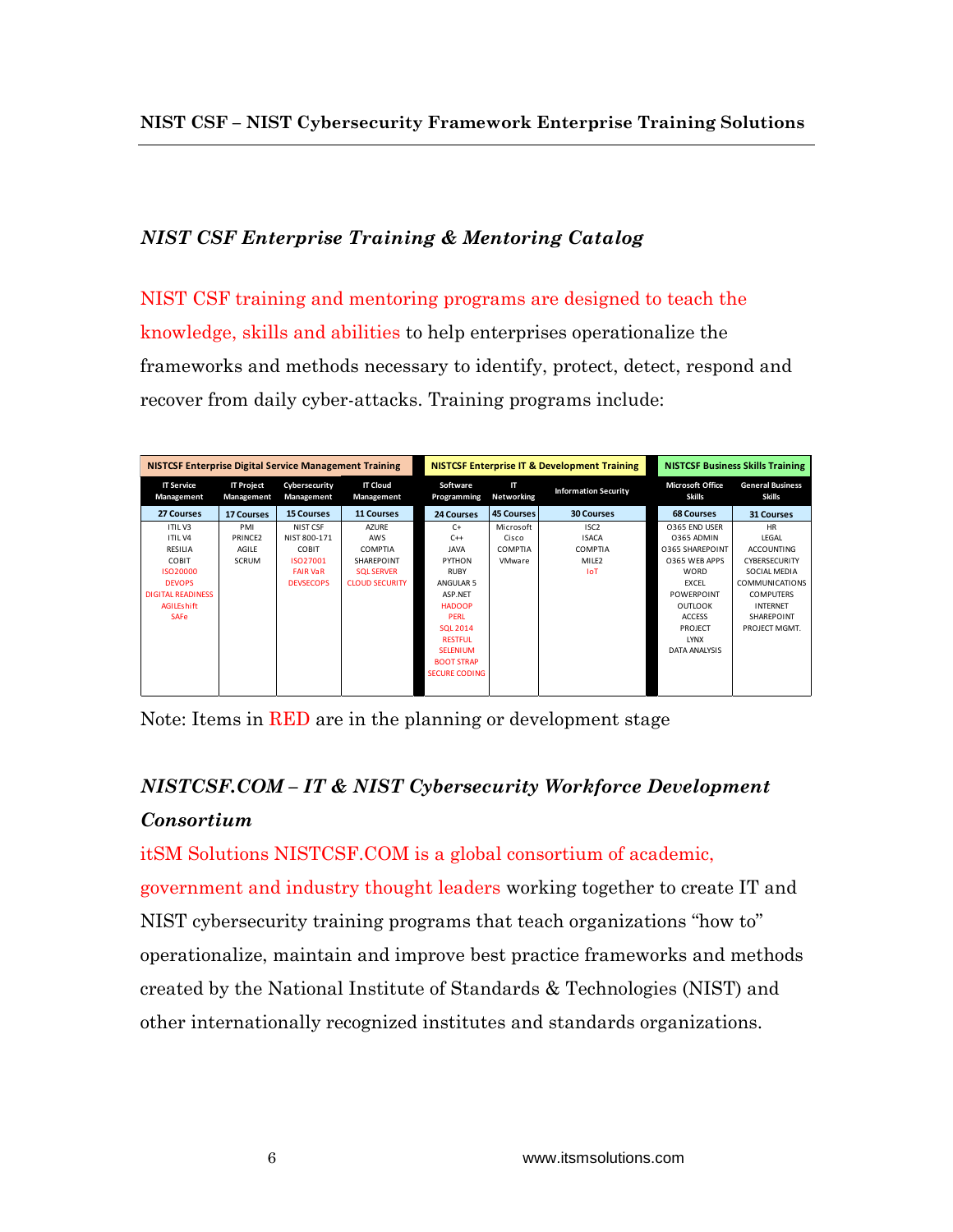The consortium's goal is to provide academia and enterprises with an affordable and scalable way to train, skill and certify today's IT and cybersecurity workforce.

## *NIST CSF - Enterprise Training Program*

Listed below is a five-phase approach to teaching the knowledge, skills and capabilities to operationalize the NIST CSF across an enterprise and its supply chain,

| <b>Organization Role</b>                                                            | <b>Objective</b>                                                                                                  | <b>Training Programs</b>                                                         |
|-------------------------------------------------------------------------------------|-------------------------------------------------------------------------------------------------------------------|----------------------------------------------------------------------------------|
| CEO, CFO, CIO, CISO CRO,<br>CCO, PMO Director, SMO<br>Director, Governance Director | To help the executive<br>team understand the<br>benefits associated<br>with operationalizing a<br>NISTCSF program | Executive Overview<br><b>Executive Simulations</b><br>Digital Readiness Training |

*Phase 1 – Executive Team Training*

**NISTCSF** executive training and simulation services are designed to help the executive team to:

- **Understand** the benefits of adopting an NIST CSF program
- **Understand** the value of Digital Readiness
- **Secure** funding for the NIST CSF program
- **Select** a leadership team to drive the NIST CSF program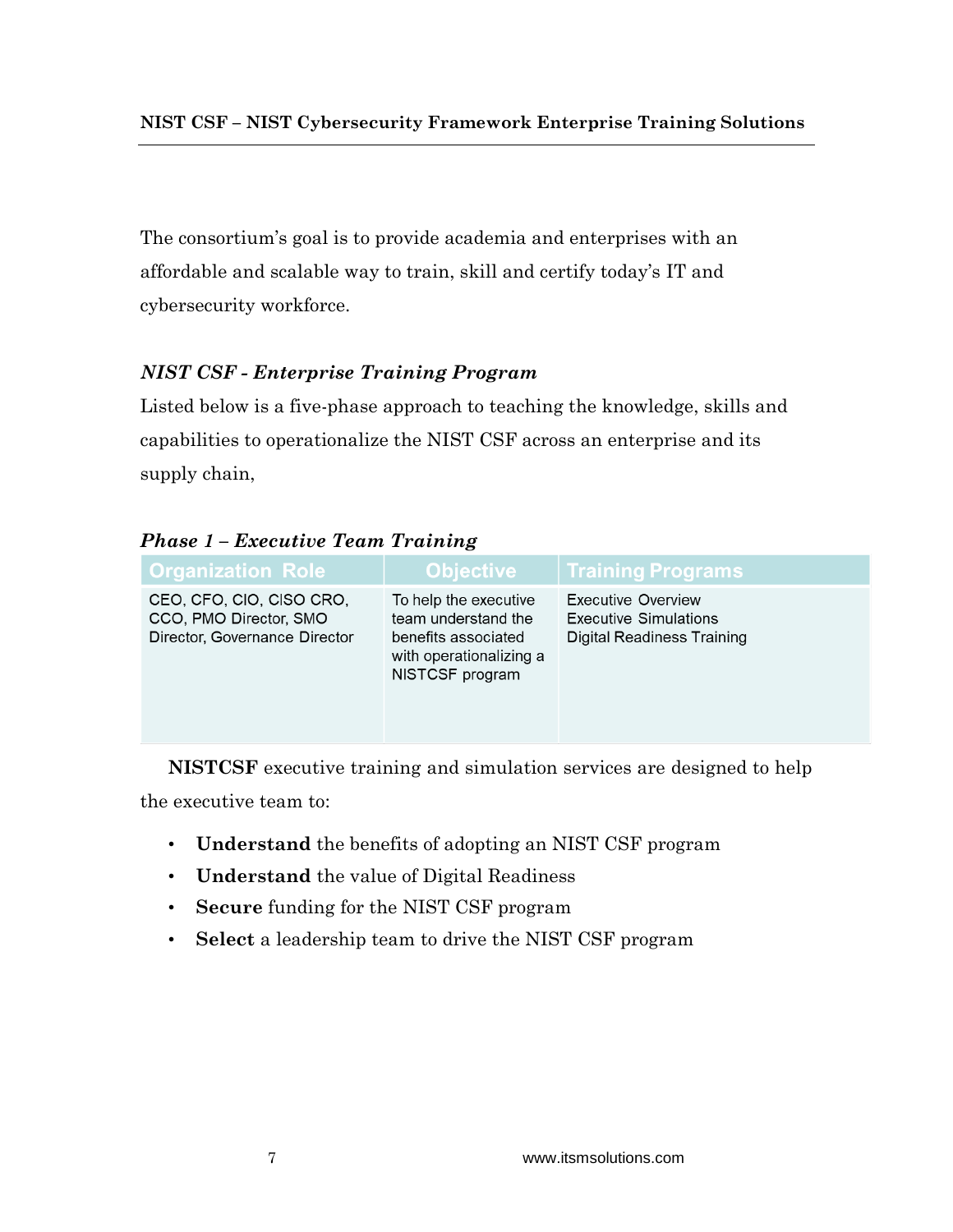| <b>Organization Role</b>                                                                                     | Objective                                                                                                | <b>Training Programs</b>                                                                                                                                                                                                                                                                |  |
|--------------------------------------------------------------------------------------------------------------|----------------------------------------------------------------------------------------------------------|-----------------------------------------------------------------------------------------------------------------------------------------------------------------------------------------------------------------------------------------------------------------------------------------|--|
| Practice Owners, Service<br>Owners, Change Mgrs.<br>Operation Mgrs.<br>CSI Mgrs.<br><b>Business Analysts</b> | To help the leadership team acquire<br>the knowledge and skills to develop<br>an actionable NISTCSF plan | <b>Assessment Training</b><br>NCSF Assessment Training<br><b>Digital Readiness Training</b><br>Planning to Change Workshop<br>Internet of Things Training<br><b>ITIL® Training</b><br><b>RESILIA Training</b><br>Prince 2 Training<br><b>NIST Cybersecurity Training</b><br>Simulations |  |

## *Phase 2 – Program Leadership Team Training*

**NIST CSF** leadership training and simulation services are designed to help the leadership team acquire a systemic structure for thinking and planning and the skills to:

- **Become** thought leaders for the NIST CSF program
- **Understand** the value of Digital Readiness
- **Perform the Assessment** to identify and document NIST CSF GAPS
- **Organize and Condition** the enterprise for NIST CSF

| <b>Organization Role</b>                                                      | <b>Objective</b>                                                                                                           | <b>Training Program</b>                                       |
|-------------------------------------------------------------------------------|----------------------------------------------------------------------------------------------------------------------------|---------------------------------------------------------------|
| All IT staff, senior<br>leadership, stakeholders<br>and supply chain partners | To help condition the enterprise for<br>NISTCSF change through a series of<br>online awareness and simulation<br>trainings | Awareness<br>Simulations<br><b>Digital Readiness Training</b> |

## *Phase 3 – Enterprise Awareness & Readiness Training*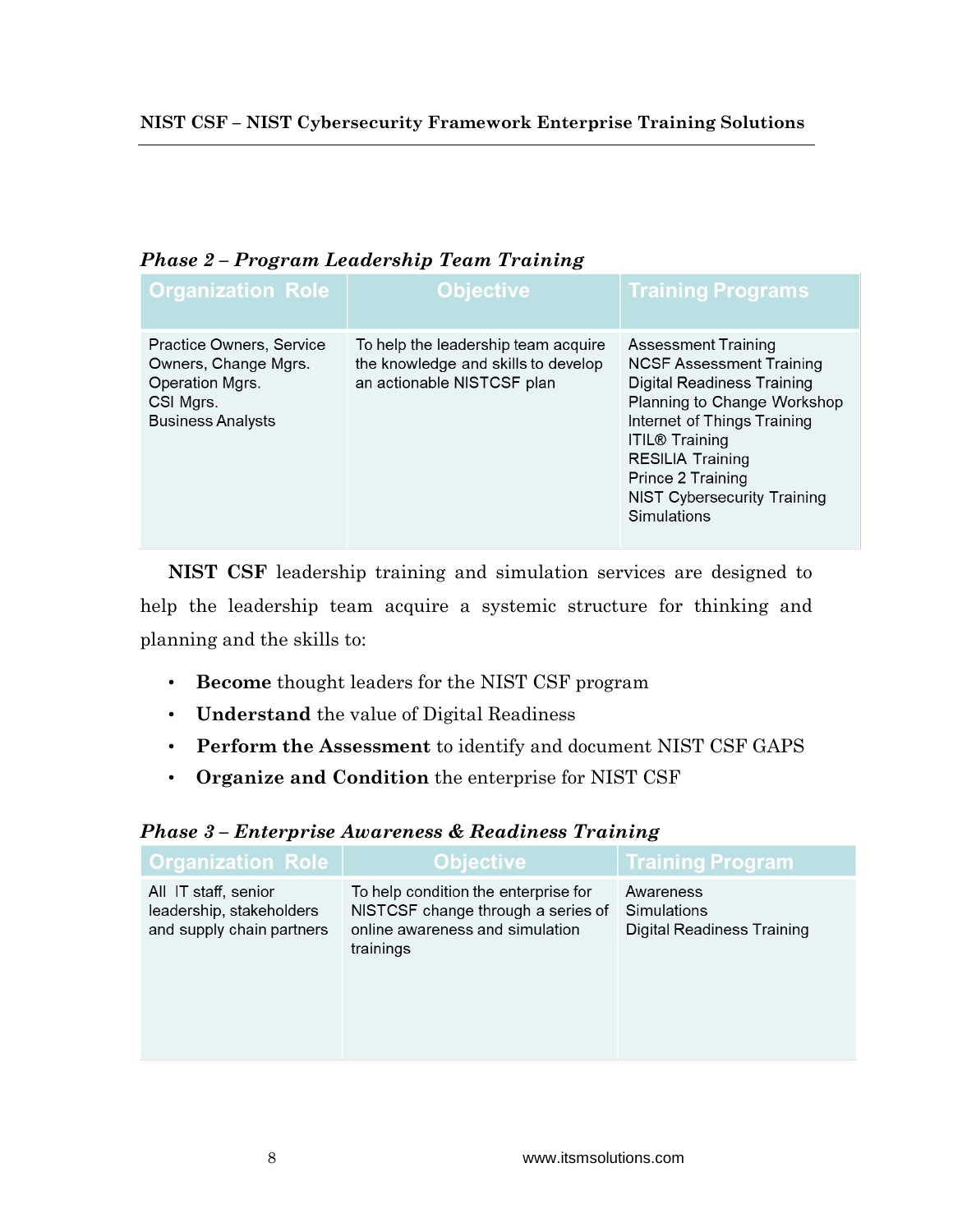**NIST CSF – NIST Cybersecurity Framework Enterprise Training Solutions**

**NIST CSF** enterprise training and simulation services enable the enterprise business stakeholders and supply chain partners to:

- **Understand** the NIST CSF program and its value to the organization in terms of improving the quality, risk and security of an enterprise digital service portfolio
- **Understand** the value of Digital Readiness

*Phase 4 – Practitioner Training*

| <b>Organization Role</b>                                                                                                                                                                                                                                                          | <b>Objective</b>                                                                                                                             | <b>Training Programs</b>                                                                                                                                                                                                                                                                                        |
|-----------------------------------------------------------------------------------------------------------------------------------------------------------------------------------------------------------------------------------------------------------------------------------|----------------------------------------------------------------------------------------------------------------------------------------------|-----------------------------------------------------------------------------------------------------------------------------------------------------------------------------------------------------------------------------------------------------------------------------------------------------------------|
| 1st Line Mgrs.<br><b>Practice &amp; Service Owners</b><br>Architects & Strategists<br>Operation & System, Analysts<br><b>Business &amp; Quality Analysts</b><br>Program & Project Managers<br>Operation & Change Mgrs.<br>Service Level & CSI Mgrs.<br><b>Tool Administrators</b> | To provide the NISTCSF<br>practitioners the knowledge<br>and skills to plan, design,<br>implement, operate and<br>improve a NISTCSF program. | NIST Cybersecurity Framework Training<br>NIST Cybersecurity Employee Training<br>NICE Cybersecurity Workforce Trainings<br>Internet of Things Training<br><b>ITIL Trainings</b><br><b>RESILIA Trainings</b><br>Prince 2 Trainings<br>ISO 27001 Training<br><b>Cobit Training</b><br><b>Simulation Trainings</b> |

**NIST CSF** information technology training and simulation services will

enable the IT organization to acquire the knowledge and skills to:

• **Plan, Design, Implement, Operate and Improve** a NIST CSF program

|  |  |  |  | <b>Phase 5 - HR Policy &amp; Procedure Training</b> |  |  |
|--|--|--|--|-----------------------------------------------------|--|--|
|--|--|--|--|-----------------------------------------------------|--|--|

| <b>Organization Role</b> | <b>Objective</b> \                                                                                                                                   | <b>Activities</b>                                                                                                                         |
|--------------------------|------------------------------------------------------------------------------------------------------------------------------------------------------|-------------------------------------------------------------------------------------------------------------------------------------------|
| <b>HR</b> Manager        | To establish HR policies and<br>procedures for training new<br>employees and a career pathway for<br>existing employees practicing<br><b>NISTCSF</b> | Setup both eLearning and role-<br>based Blended Learning<br>NISTCSF best practice training<br>solutions for new and existing<br>employees |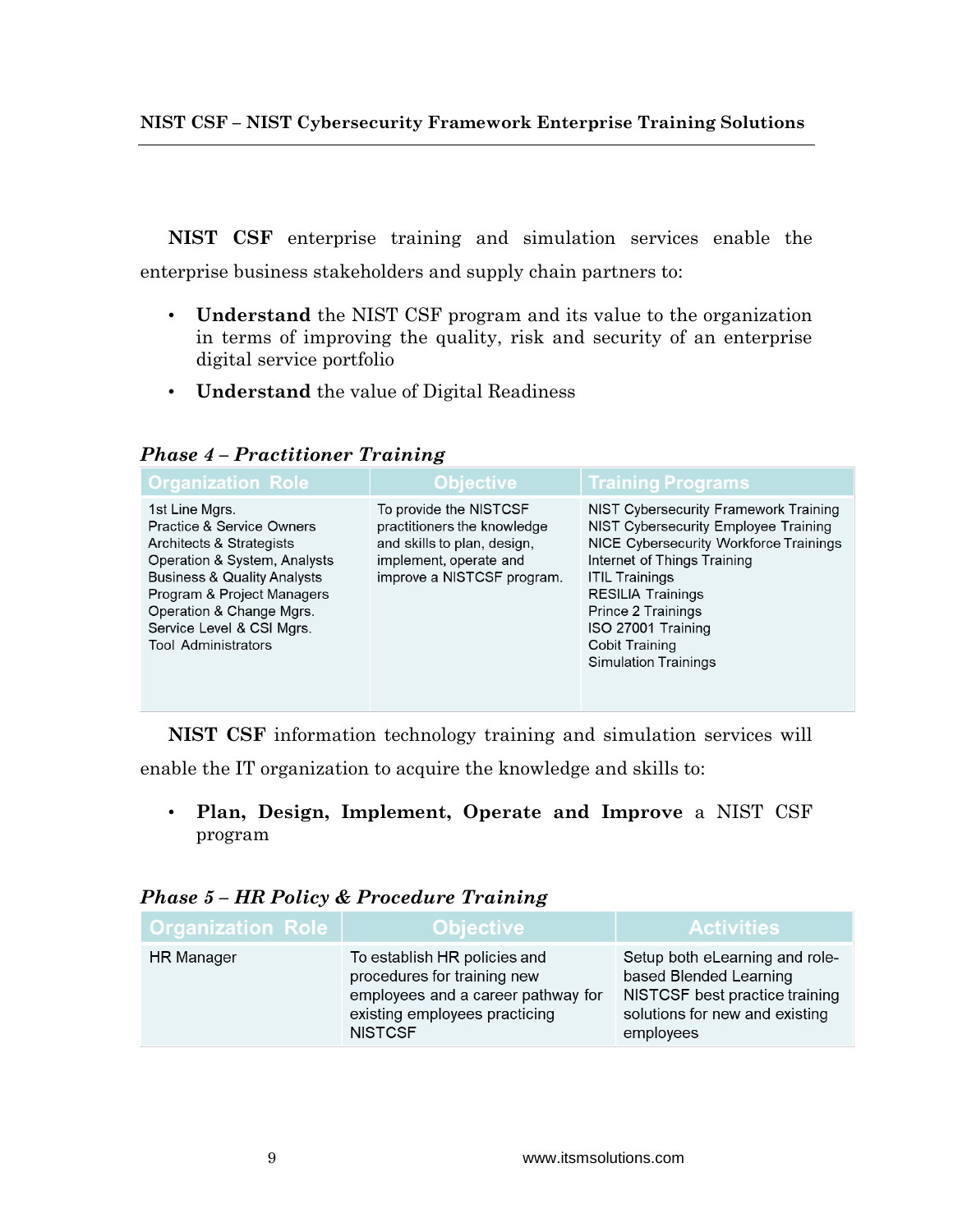**NIST CSF** HR trainings help HR departments to:

- **Establish** policies and procedures for training new employees
- **Identify** career pathways for existing NIST CSF practitioners.

## *Summary*

Three things are certain: first, digital services are now at the center of most businesses; second, business is a moving target, third organizations are under attack from those trying to steal the information companies rely on for daily business operations and revenue.

The itSM Solutions NIST CSF enterprise training programs enable organizations to create a workforce capable of operationalizing , maintaining and improving the NIST cybersecurity best practice controls and management frameworks necessary to identify, protect, detect, respond and recover from daily cyber-attacks.